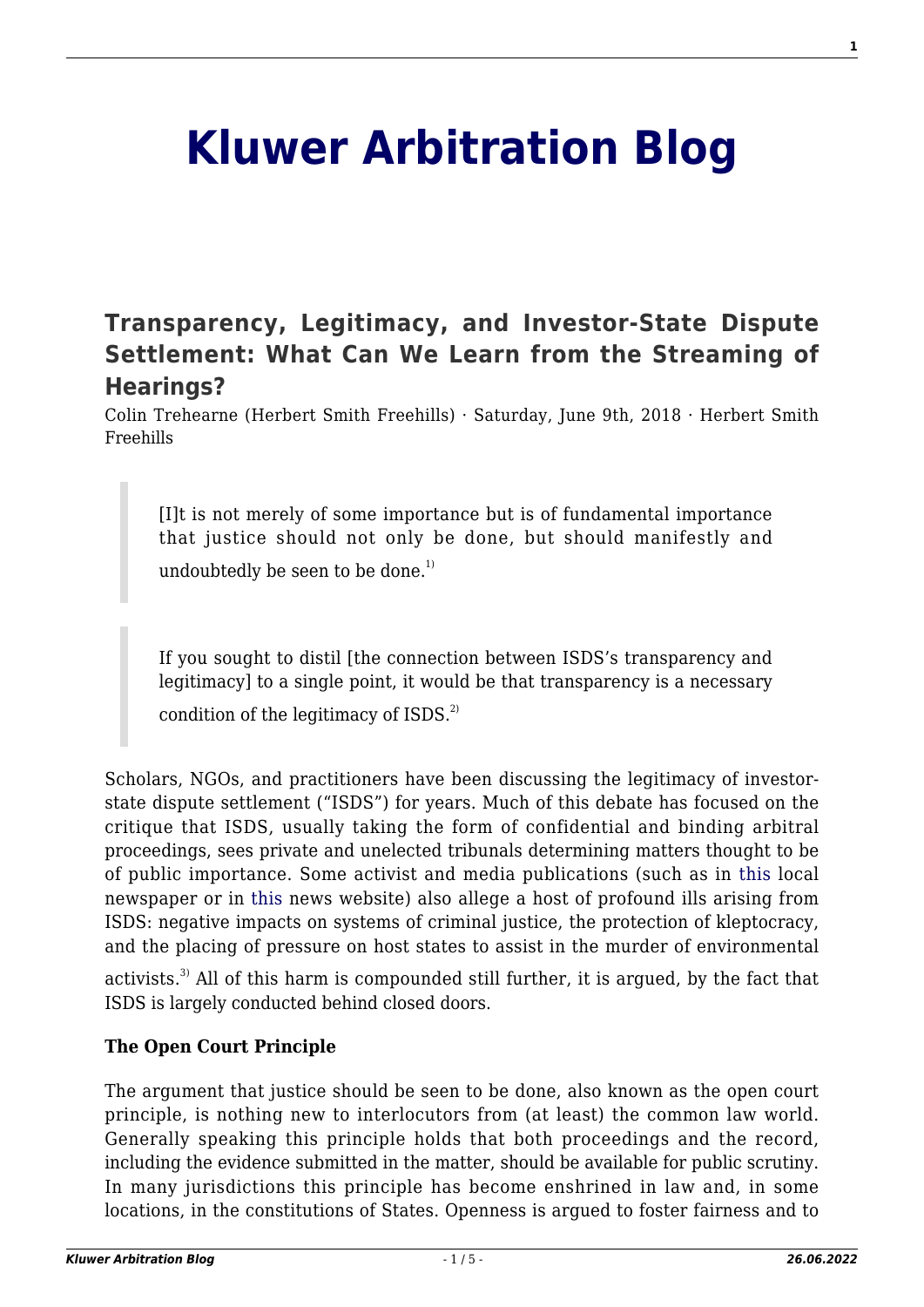allow individuals to determine for themselves whether or not legal matters are being conducted in accordance with the rule of law.<sup>4)</sup> Transparency is thought to foster legitimacy, and on some views, is a condition of legitimacy.

For these and other reasons, court systems throughout the world have sought to increase transparency and in many cases have begun either time-delayed or live streaming, on the internet, of proceedings. The Supreme Court of England and Wales, for example, both live streams cases and provides on-demand access to some of its past proceedings. [According to the Court,](https://www.supremecourt.uk/news/catch-up-on-court-action-supreme-court-launches-video-on-demand-service.html) about 15,000 people used the live streaming service per month in the seven months following its launch. Similar services are available in other jurisdictions, such as Canada – where [the norm is to broadcast](https://www.scc-csc.ca/case-dossier/info/hear-aud-eng.aspx) [Supreme Court proceedings online](https://www.scc-csc.ca/case-dossier/info/hear-aud-eng.aspx) and to [provide video archives](https://www.scc-csc.ca/case-dossier/info/webcasts-webdiffusions-eng.aspx) of almost the last 10 years of hearings. In Australia the [High Court](http://www.hcourt.gov.au/cases/recent-av-recordings) and [other](https://www.supremecourt.vic.gov.au/contact-us/media-centre/audio-and-video-webcasts) [levels of court](http://www.supremecourt.justice.nsw.gov.au/Pages/sco2_publications/videos.aspx) offer similar services. [Similar efforts in China](http://www.bbc.com/news/blogs-china-blog-37515399), too, demonstrate that this trend is not limited to the common law world. Courts are not alone, however, in looking to technology to improve transparency and thereby to increase perceived legitimacy.

#### **Transparency in the Proposed Investment Court System and ISDS**

In 2015 the European Commission proposed the introduction of its Investment Court System ("ICS") for *inter alia* the Transatlantic Trade and Investment Partnership. In a [speech introducing the idea,](https://youtu.be/w_uR9cFzhjs) Commissioner Cecilia Malmström referred to a "fundamental lack of trust by the public" in the traditional ISDS system and stated that the answer to this problem was clear: *"We need to introduce the same elements that lead citizens to trust their domestic courts. This is the only way to establish trust in this system."* With regard to how this will be achieved, Commissioner Malmström set out various elements of the new ICS and affirmed that: *"All this will be done in a system that is even more transparent than in domestic courts. All documents will be online and hearings will be open to the public."*

Against this background, participants in and defenders of traditional ISDS have also taken significant steps to increase legitimacy through increased transparency. The adoption by the United Nations Commission on International Trade Law ("UNCITRAL") of Rules on Transparency in Treaty-based Investor-State Arbitration (the "Transparency Rules") were [thought to hold the potential to blaze a trail towards](http://arbitrationblog.kluwerarbitration.com/2013/07/25/uncitral-unveils-new-transparency-rules-blazing-a-trail-towards-transparency-in-investor-state-arbitration/) [ISDS transparency](http://arbitrationblog.kluwerarbitration.com/2013/07/25/uncitral-unveils-new-transparency-rules-blazing-a-trail-towards-transparency-in-investor-state-arbitration/) and the UN Convention on Transparency in Treaty-based Investor-State Arbitration was thought yet [another step](http://arbitrationblog.kluwerarbitration.com/2015/03/30/a-step-toward-greater-transparency-the-un-transparency-convention/). Certain key institutions, including the International Centre for Settlement of Investment Disputes ("ICSID"), have used technology – including the live streaming of hearings – to increase transparency. It is now approaching 10 years of practice since the [first case](https://icsid.worldbank.org/en/Pages/resources/ICSID NewsLetter/January 17/Award-Rendered-in-Case-Involving-Claims-under-CAFTA-and-El-Salva-Investment-Law.aspx) in which an ICSID hearing was publicly webcast (*Pac Rim Cayman LLC v. Republic of El Salvador* (ICSID Case No. ARB/09/12)). This practice has continued, most recently with *[BSGR et al v.](https://icsid.worldbank.org/en/Pages/resources/ICSID NewsLetter/2018-Issue3/Newsletter-April-2018.aspx) [Republic of Guinea](https://icsid.worldbank.org/en/Pages/resources/ICSID NewsLetter/2018-Issue3/Newsletter-April-2018.aspx)* ("BSGR") — the first ISDS case to apply the Transparency Rules under the ICSID Convention, with the resulting recording available on [ICSID's](https://www.youtube.com/channel/UCaH9aUQlhYs-XrUX-TocSHg) [YouTube channel.](https://www.youtube.com/channel/UCaH9aUQlhYs-XrUX-TocSHg)

#### **BSGR**

The Kluwer blog has [previously considered](http://arbitrationblog.kluwerarbitration.com/2015/12/28/in-the-realm-of-greater-transparency-is-it-just-much-ado-about-nothing/) *BSGR* and examined the sources and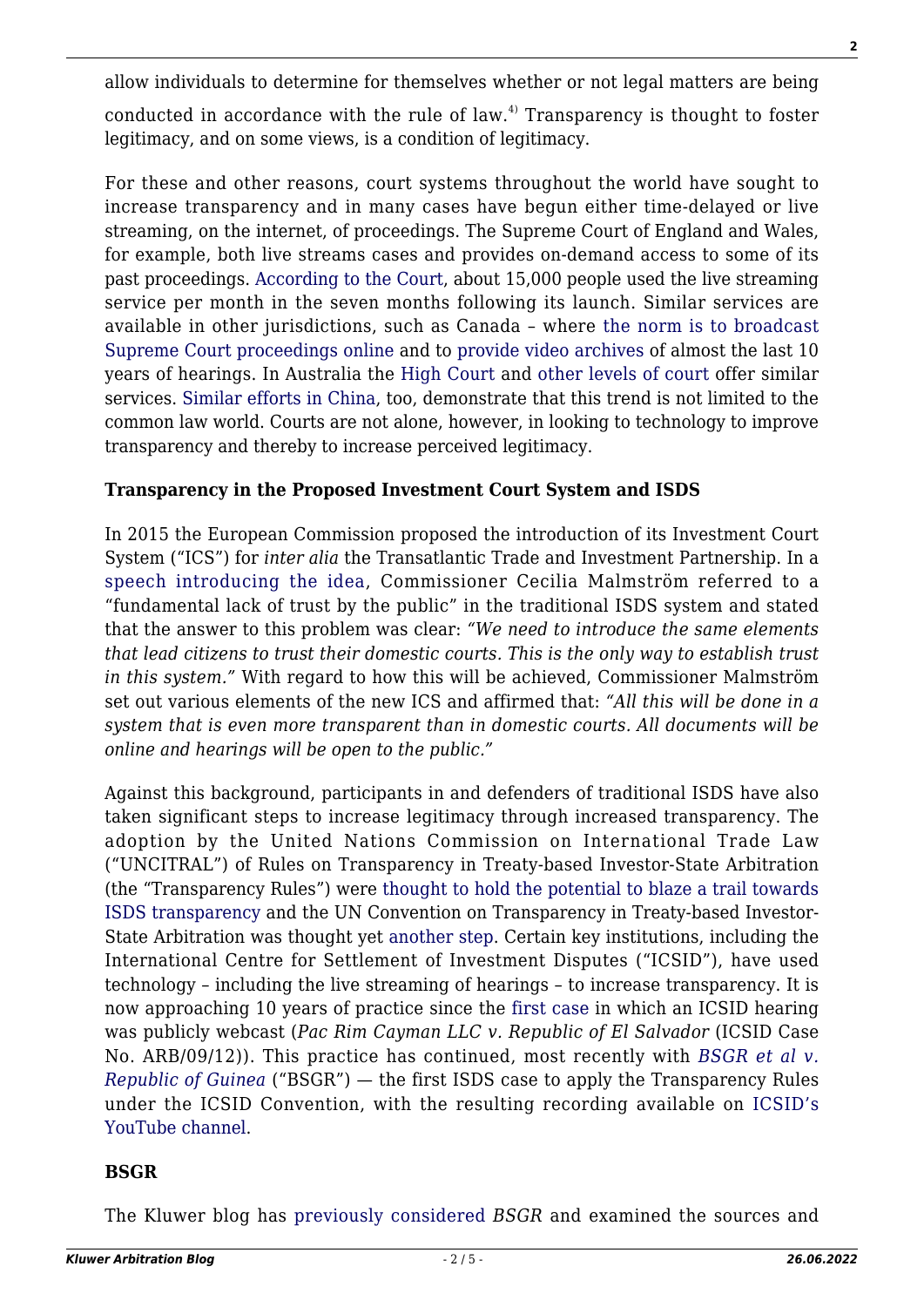implications of its transparency provisions. Interestingly, however, we are now better placed to answer a question posed in previous posts: whether open hearings will attract a huge crowd of spectators or whether the purported public interest in ISDS proceedings is much ado about nothing. If an ISDS hearing was likely to attract public attention, BSGR seems a reasonable candidate for the role: in an era of Wikileaks and the Panama papers, the [matter involved](https://www.italaw.com/sites/default/files/case-documents/italaw7371.pdf) the mining industry, allegations of a political conspiracy,<sup>5)</sup> allegations relating to corruption<sup>6)</sup> and allegations of the wrongful involvement of billionaire George Soros.<sup>7)</sup> and a failed application for disqualification of all of the tribunal members.<sup>8)</sup> One might expect, therefore, various civil society actors, institutions, scholars, and the public to be keenly interested in the hearing. An initial analysis suggests that this is not the case; public interest in ISDS hearings, based on *BSGR* at least, appears to be minimal.

## **BSGR and View Counts**

While few members of the public have the resources, time, and ability to attend public ISDS hearings, billions of people are online and have ready access to free platforms

like YouTube, Vimeo, and Dailymotion. So while the UN General Assembly<sup>9)</sup> recognized *"the need for provisions on transparency in [ISDS] disputes to take account of the public interest involved"*, the view counts visible on uploaded ISDS videos suggest more concretely the actual amount of public interest. The BSGR hearing is, it bears noting, a relatively recent upload to YouTube (published on 29 March 2018) but the view counts are extremely low: the English version of the hearing videos has (as at 7 May 2018) fewer than 150 views for [day 1 a](https://youtu.be/70r1k0E-JLE)nd no more than 30 views for any of the other days made available. These figures, it bears noting, may also overstate or understate the amount of public interest: YouTube's view count only indicates that the video was loaded and does not indicate whether the video was actually watched in part or in full, nor does a single view count capture all views where hearings are available on multiple websites (such as the *Vattenfall v Germany* hearing, available on [YouTube](https://www.youtube.com/playlist?list=PLAL1lD388hzk8C9cyDaasj1P_pf1APqDM) and [Livestream\)](https://livestream.com/ICSID/events/6515750). What these numbers do suggest, nevertheless, is that there has so far been minimal public interest in observing ISDS cases. A recent [video on](https://youtu.be/OAGfx7eB3gA) [how to pick up cats safely](https://youtu.be/OAGfx7eB3gA) recorded more than 2 million views in 5 days, and a video showing a silent black screen with a blinking red dot [recorded more views than the](https://youtu.be/ZCAsDnqi0l8) *[BSGR](https://youtu.be/ZCAsDnqi0l8)* [hearing](https://youtu.be/ZCAsDnqi0l8) in less than 24 hours. What can be gleaned from this?

The goal of increased transparency and open courts is generally a worthy one, provided that appropriate protections are in place as needs be and as national courts regularly put into effect in addressing [risks that can arise from cameras in court](http://www.cbc.ca/news/canada/edmonton/the-case-against-cameras-in-the-courtroom-1.3769436) [rooms.](http://www.cbc.ca/news/canada/edmonton/the-case-against-cameras-in-the-courtroom-1.3769436) As institutions and policymakers take steps towards greater ISDS transparency, $10$  an (admittedly) cursory examination of the ISDS hearings available online suggests that too much is being made of the ability of transparency to improve public perceptions of legitimacy. While there may be small gains to legitimacy for those especially interested in a given matter, few people appear to have the time or inclination to meaningfully engage with the technology-assisted offerings nor is there evidence that ICSID's streaming of hearings for almost a decade has improved opinions of ISDS legitimacy. While streaming and uploading hearings may be one part of improving the perceived legitimacy of ISDS, the view counts suggest that much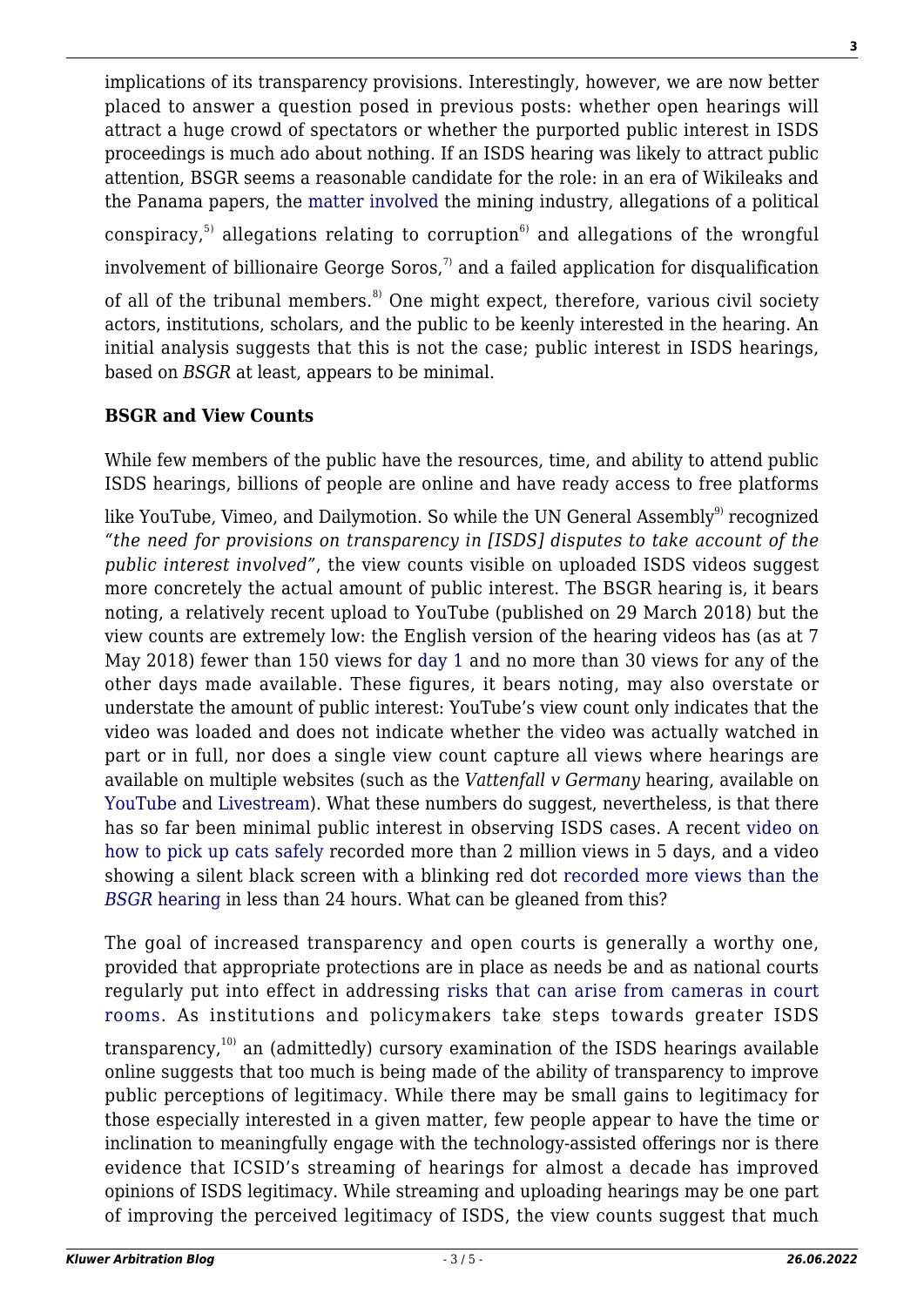more will need to be done if the link between transparency and legitimacy is as strong as some suggest.

*To make sure you do not miss out on regular updates on the [Kluwer](http://arbitrationblog.kluwerarbitration.com/) [Arbitration Blog](http://arbitrationblog.kluwerarbitration.com/), please subscribe [here.](http://arbitrationblog.kluwerarbitration.com/newsletter/?email=&mailing_list_widget_submit=Subscribe)*

*To make sure you do not miss out on regular updates from the Kluwer Arbitration Blog, please subscribe [here](http://arbitrationblog.kluwerarbitration.com/newsletter/). To submit a proposal for a blog post, please consult our [Editorial Guidelines.](http://arbitrationblog.kluwerarbitration.com/editorial-guidelines/)*

#### **Profile Navigator and Relationship Indicator**

Offers 6,200+ data-driven arbitrator, expert witness and counsel profiles and the ability to explore relationships of 13,500+ arbitration practitioners and experts for potential conflicts of interest.

#### [Learn how](https://www.wolterskluwer.com/en/solutions/kluwerarbitration/practiceplus?utm_source=arbitrationblog&utm_medium=articleCTA&utm_campaign=article-banner) **[Kluwer Arbitration Practice Plus](https://www.wolterskluwer.com/en/solutions/kluwerarbitration/practiceplus?utm_source=arbitrationblog&utm_medium=articleCTA&utm_campaign=article-banner)** [can support you.](https://www.wolterskluwer.com/en/solutions/kluwerarbitration/practiceplus?utm_source=arbitrationblog&utm_medium=articleCTA&utm_campaign=article-banner)



References

- **↑1** R v Sussex Justices, ex parte McCarthy [1924] 1 KB 256, 259 (Lord Hewart C.J.) Michael Douglas, "The Importance of Transparency for Legitimising Investor-State
- **↑2** Dispute Settlement: An Australian Perspective" in the New Zealand Association of Comparative Law, Hors Serie Volume XIX (2015) Part I: Investor-State Dispute Settlement and UNCITRAL Texts on Transparency, at page 112. ("Douglas")